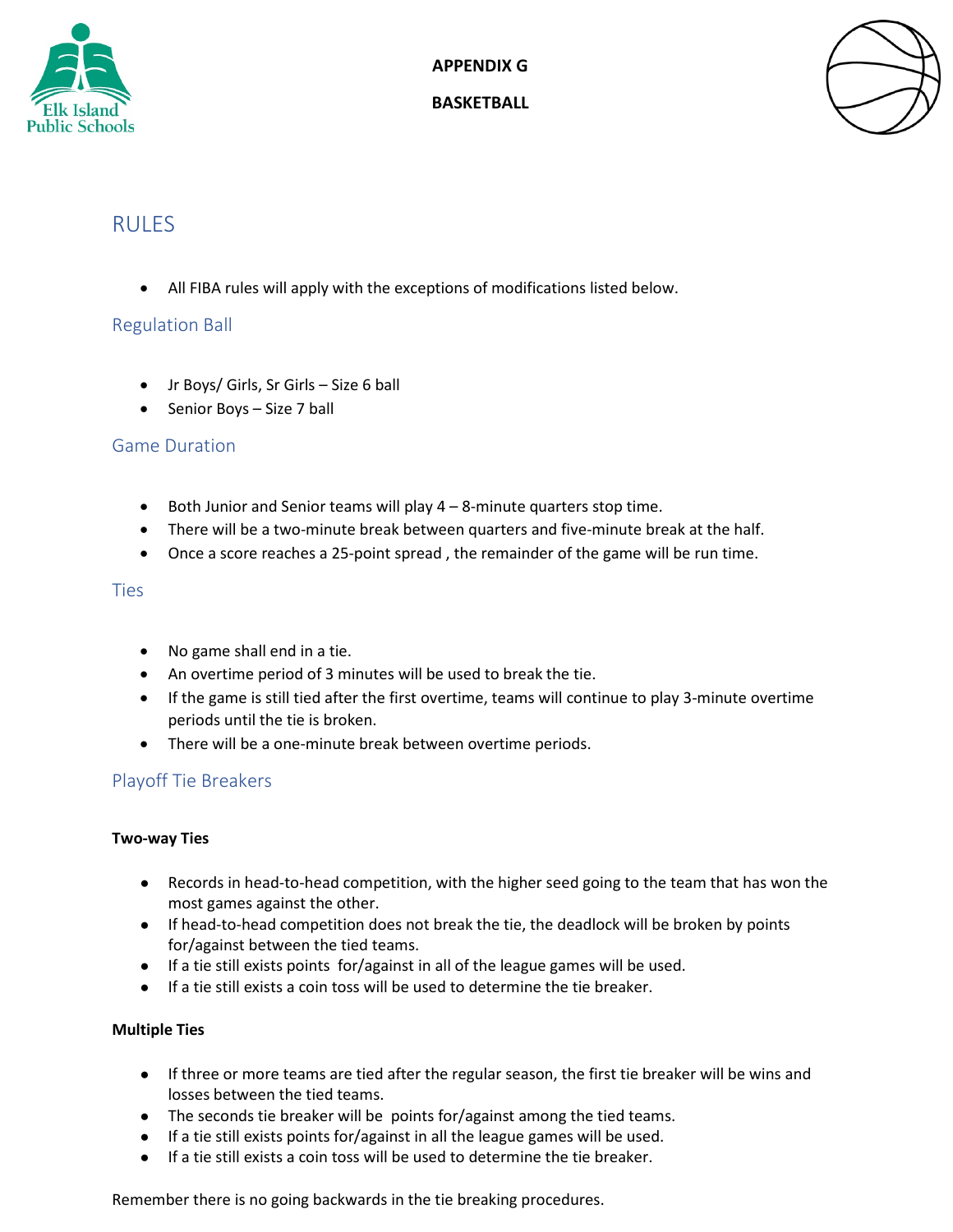**Defaults** - If a team defaults any game during the regular season, they will be ranked below a team (s) that they are tied with and their points will not be used in any of the tie breaking steps.

## Time Outs

- Each team will be allotted 2 -30 second time outs in the first half.
- $\bullet$  Each team will be allotted  $3 30$  second time outs in the second half.
- Teams are not permitted to use more than 2 time outs during the last two minutes of the fourth quarter.
- Each team will be allotted one 30 second time out in each overtime period.
- Time outs are requested by the coach only through the timers table. Some flexibility should be given based on the abilities of the scorekeepers.

## Substitutions

- Substitutes must be at the score table, visible for an obvious substitution request.
- Coaches cannot use the free substitutions rule on any possession to gain advantage by stopping the play and calling for a sub that is not ready and waiting at the table.
- Subs are permitted during dead balls, after the last or only successful free throw, or (for the nonscoring team) a field goal is scored in the last 2 minutes of the  $4<sup>th</sup>$  quarter (or game in EIPS case) or the last 2 minutes of each O/T period.

## Shot Clock

- There will be a 24 second shot clock in effect, however there will not be an actual digital 24 shot clock used.
- The officials will be requested to track the time and give a verbal warning when the time is running down ("10 seconds to shoot, 5 seconds") teams must gain half in 8 seconds and have a 24 second shot clock.

# Three Point Line

• If the hosting gym has a three-point line it will be used for all league and playoff games.

## Key

• A wide key is to be used during all league and playoff games. Schools without a wide key are required to tape one down for the season.

## Fouls and Shooting Bonus

- A player will be deemed to have fouled out after their  $5<sup>th</sup>$  personal foul and or direct technical fouls.
- Shooting bonus on the  $5<sup>th</sup>$  team foul.
- Team fouls are reset after each quarter and overtime period.
- Only 5 players allowed to line up in the key. Three defensive players and two offensive players plus the shooter.
- Shooter must wait for the ball to contact the rim.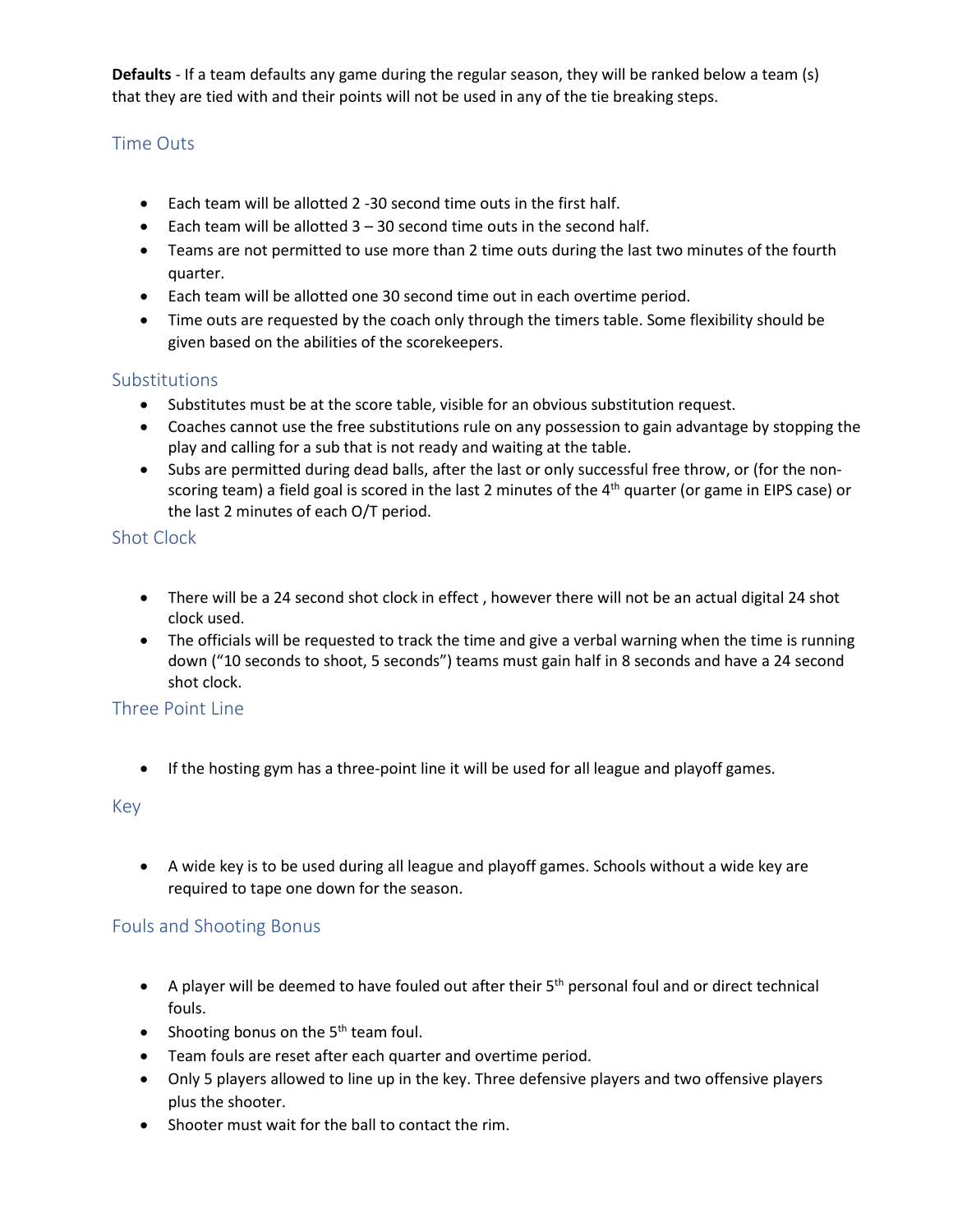## Defense

- Man to man defense is mandatory at both the Jr and Sr levels.
- Players may double team the ball carrier but must go back to man to man after the pass.

#### Presses

- In the Small School Junior Team Division teams will not be permitted to press until after February  $1<sup>st</sup>$ . Once the offensive team has lost possession they must retreat to half court and play defense.
- This does not preclude a team from attempting to rebound a ball.
- Small School Jr Teams may use a man to man press the entire season during the last two minutes of the game.
- After February  $1^{st}$ , Small School Jr Teams may use a man to man press.
- Large School Jr Teams may use a man to man press the entire season.
- At all Jr Levels they can be no area presses with 2 or 3 players starting at a specific spot. This demonstrates a zone press and is not permitted.
- All Sr Teams may use a zone press but must pick up their man after half court has been obtained.
- There is a 20-point mercy rule at all levels where no presses will be permitted. Officials will give a verbal warning if a team forgets.

## Scoresheets

• EIPS will use Edmonton Metro Score Sheets

## Dress

- Players may wear under shirts, arm and leg compression sleeves, wristbands, ankle supports, and taping of any solid colour
- The above listed items do not need to match the dominant uniform colour and all players on the team do not need to match.
- Players may wear shoes of any colour combination, and the left and right shoes do not need to match.

## Pregame Warm-up

• There is no dunking or hanging on the rim during warm-up.

#### **Coaches**

- Coaches are to keep all non-verbal communication and posture positive, and in good taste.
- Please ensure fans/spectators exhibit proper conduct and sportsmanship and are supervised. No booing or criticism of those involved in the game-officials, coaches, volunteers, and players.